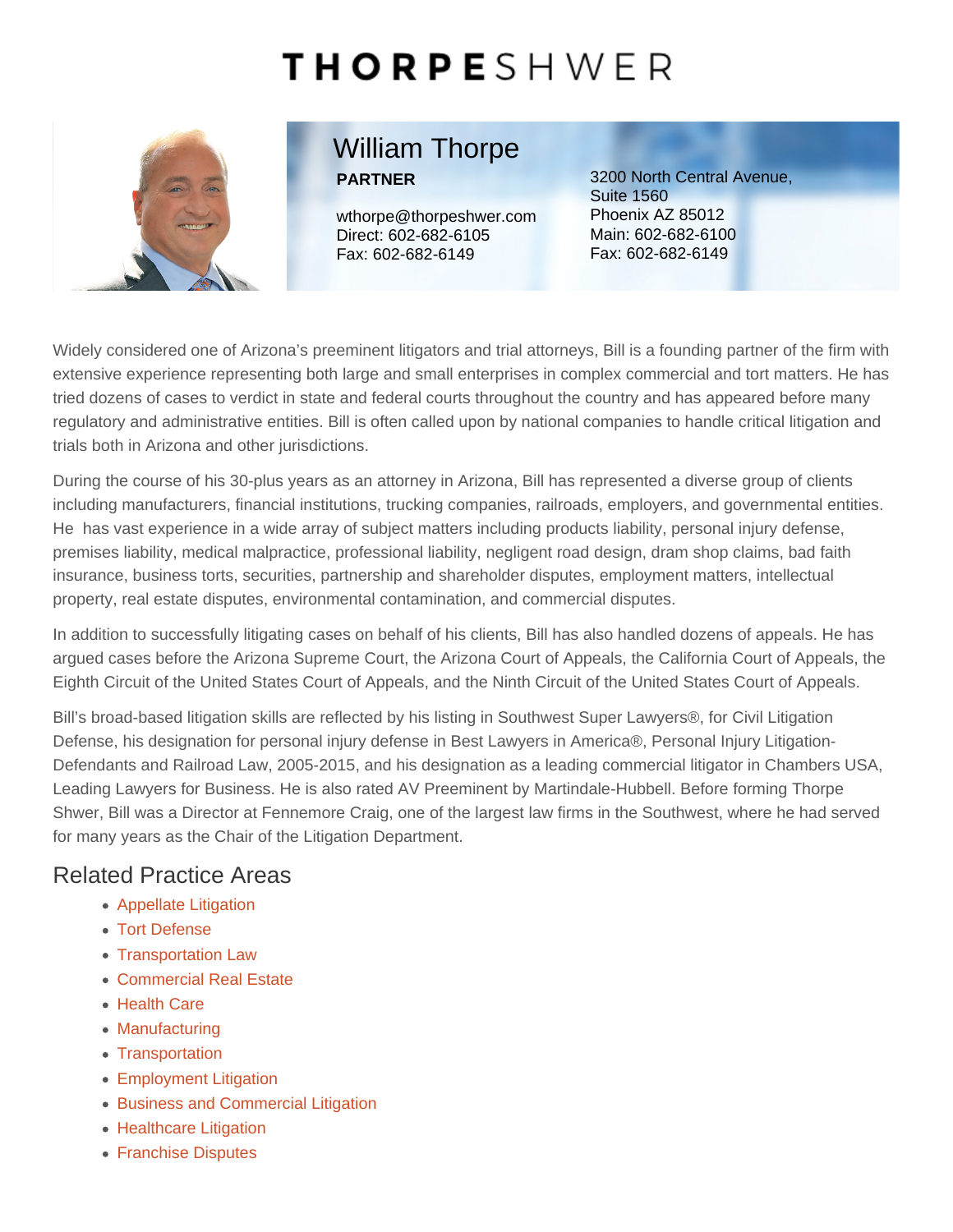- [Contract Disputes](https://www.thorpeshwer.com/what-we-do/business-and-commercial-litigation/contract-disputes/)
- [Construction Litigation](https://www.thorpeshwer.com/what-we-do/business-and-commercial-litigation/construction-litigation/)
- [Class Action Defense](https://www.thorpeshwer.com/what-we-do/business-and-commercial-litigation/class-action-defense/)
- [Indemnity Claims](https://www.thorpeshwer.com/what-we-do/business-and-commercial-litigation/indemnity-claims/)
- [Insurance Coverage and Bad Faith](https://www.thorpeshwer.com/what-we-do/business-and-commercial-litigation/insurance-coverage-and-bad-faith/)
- [Intellectual Property Litigation](https://www.thorpeshwer.com/what-we-do/business-and-commercial-litigation/intellectual-property-litigation/)
- [Non-Competition Agreements and Restrictive Covenants](https://www.thorpeshwer.com/what-we-do/business-and-commercial-litigation/non-competition-agreements-and-restrictive-covenants/)
- [Real Estate Litigation](https://www.thorpeshwer.com/what-we-do/business-and-commercial-litigation/real-estate-litigation/)
- [Financial Services](https://www.thorpeshwer.com/what-we-do/financial-services/)
- [Product Liability Claims](https://www.thorpeshwer.com/what-we-do/product-liability-claims/)
- [Railroad Accidents](https://www.thorpeshwer.com/what-we-do/tort-defense/railroad-accidents/)
- [Safety Standard Violations](https://www.thorpeshwer.com/what-we-do/tort-defense/safety-standard-violations/)
- [Motor Vehicle Accidents](https://www.thorpeshwer.com/what-we-do/tort-defense/motor-vehicle-accidents/)
- [Heavy Equipment Accidents](https://www.thorpeshwer.com/what-we-do/tort-defense/heavy-equipment-accidents/)
- [Industrial Accidents](https://www.thorpeshwer.com/what-we-do/tort-defense/industrial-accidents/)
- [Truck Accidents](https://www.thorpeshwer.com/what-we-do/tort-defense/truck-accidents/)
- [Accident Defense](https://www.thorpeshwer.com/what-we-do/transportation-law/accident-defense/)
- [Commercial Litigation](https://www.thorpeshwer.com/what-we-do/transportation-law/commercial-litigation/)
- [Employment Issues](https://www.thorpeshwer.com/what-we-do/transportation-law/employment-issues/)
- [Federal Employers Liability Act \(FELA\) Lawsuits](https://www.thorpeshwer.com/what-we-do/transportation-law/federal-employers-liability-act-fela-lawsuits/)
- [Railroad Law](https://www.thorpeshwer.com/what-we-do/transportation-law/railroad-law/)
- [Regulatory Compliance](https://www.thorpeshwer.com/what-we-do/transportation-law/regulatory-compliance/)
- [Federal Motor Carrier Law](https://www.thorpeshwer.com/what-we-do/transportation-law/federal-motor-carrier-law/)

#### Admissions

- U.S. Court of Appeals, Eighth Circuit
- U.S. Court of Appeals, Ninth Circuit
- U.S. District Court, District of Arizona
- Arizona Supreme Court

## Professional Affiliations

- National Association of Railroad Trial Counsel, Executive Committee
- National Association of Railroad Trial Counsel, Member
- Federal Bar Association, Member
- Maricopa County Bar Association, Member
- American Bar Association, Member

#### Honors & Awards

- Southwest Super Lawyer®, Top 50 Lawyers in Arizona
- Southwest Super Lawyer®, Civil Litigation Defense
- Best Lawyers in America®, Personal Injury Litigation-Defense and Railroad Law
- AV® Preeminent™ Peer Review Rated, by Martindale-Hubbell

## Representative Cases